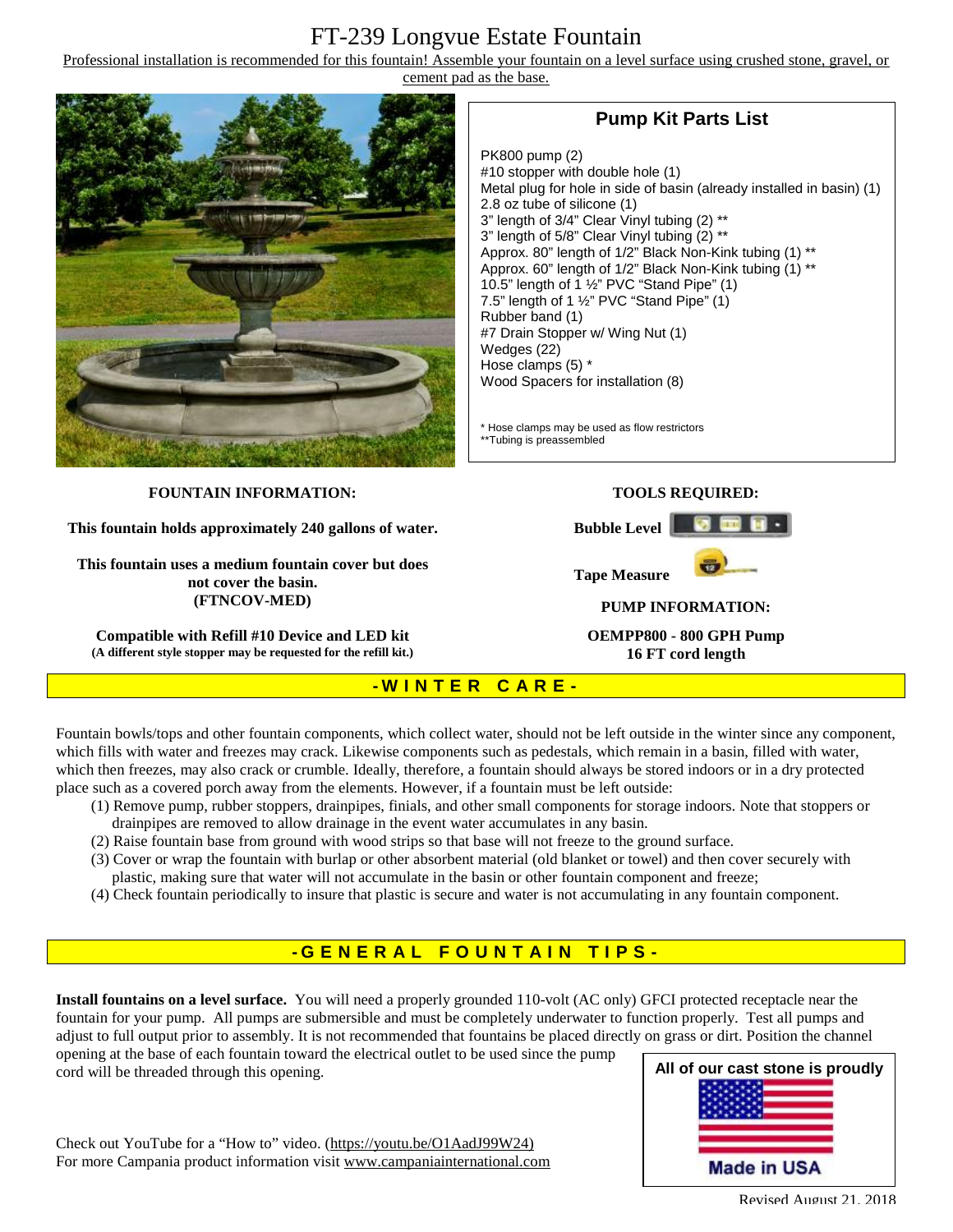# FT-239 Longvue Estate Fountain

Professional installation is recommended for this fountain! Assemble your fountain on a level surface using crushed stone, gravel, or cement pad as the base.



FGB-2020 (260 lbs) 90"W x 10"H



FT-239J (242 lbs) 20"L x 20"W x 12"H



FT-239I (141 lbs) 15.75"W x 18.5"H



FT-239H (465 lbs) 48"W x 12"H



FT-239F (94 lbs) 12.75"W x 14.25"H



FT-239E (210 lbs) 36.5"W x 10"H

- 1. Place the fiberglass basin where the fountain is to be installed.
	- a.**Be sure to check that each part is level and centered during the assembly of this fountain.**
- 2. Spread a thin amount of silicone on both pump cords approximately 3 feet from the pumps and fit them into the double holed stopper.
- 3. Feed the pump cords through the hole in the basin.
- 4. To ensure a level installation, make sure that you run the remaining cord through the channel in the bottom of the basin.
- 5. Press stopper firmly and evenly into the hole of basin.
- 6. Spread a thin bead of silicone around the perimeter of the stopper, slit in the stopper, and around the pump cords.
- 7. Loosely wrap cords up in the center of the basin.
- 8. Place the fountain base (FT-239J) over the pumps and the cords.
- 9. Place the large pedestal (FT-239I) on top of the base (FT-239J).

- 10. Place the large bowl (FT-239H) on top of the large pedestal (FT-239I).
- 11. Place the 10 1/2" standpipe inside the hole of the large bowl.
- 12. Insert both 1/2" non-kink tubing through the pipe onto the bottom of the base. Make sure to feed the end with the assembled clear vinyl tubing down into the basin.
- 13. Connect the clear vinyl tubing onto the pump water outlets of the pumps.
- 14. Fold the end of the 60" length of tubing down over the edge of the standpipe and secure with the rubber band so that the tubing faces downward.
- 15. Insert the remaining 80" length of tubing coming out of the standpipe up through the pedestal (FT-239F) and place the pedestal over the standpipe in the center of the urn.

- 16. Place the middle bowl (FT-239E) down onto the middle pedestal (FT-239F).
- 17. Feed the 80" length of tubing trough the 7 1/2" standpipe
- 18. Secure the standpipe into the coupling of the small bowl (FT-239F).